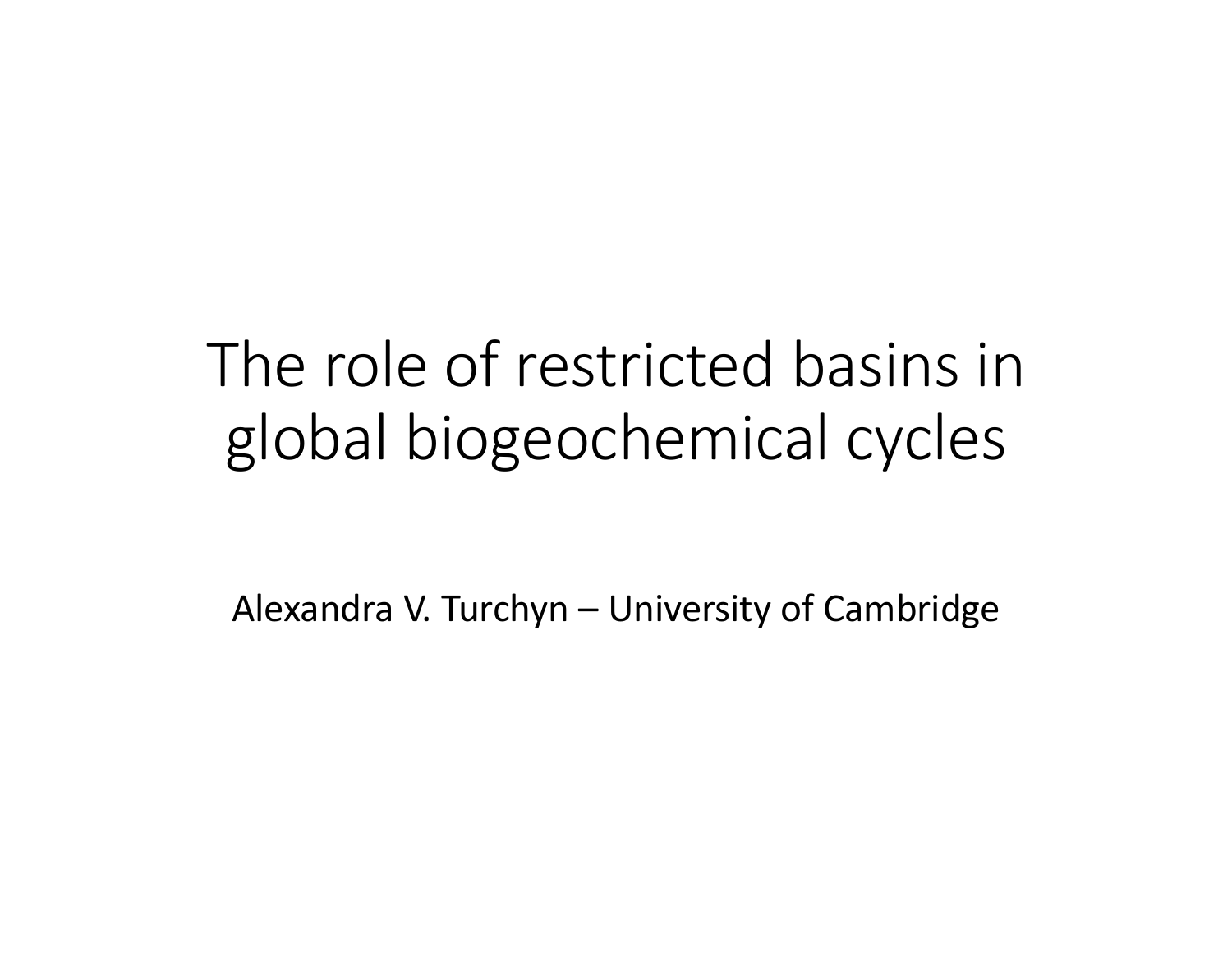Some things I would have discussed/thought about in my presentation – for discussion in the chat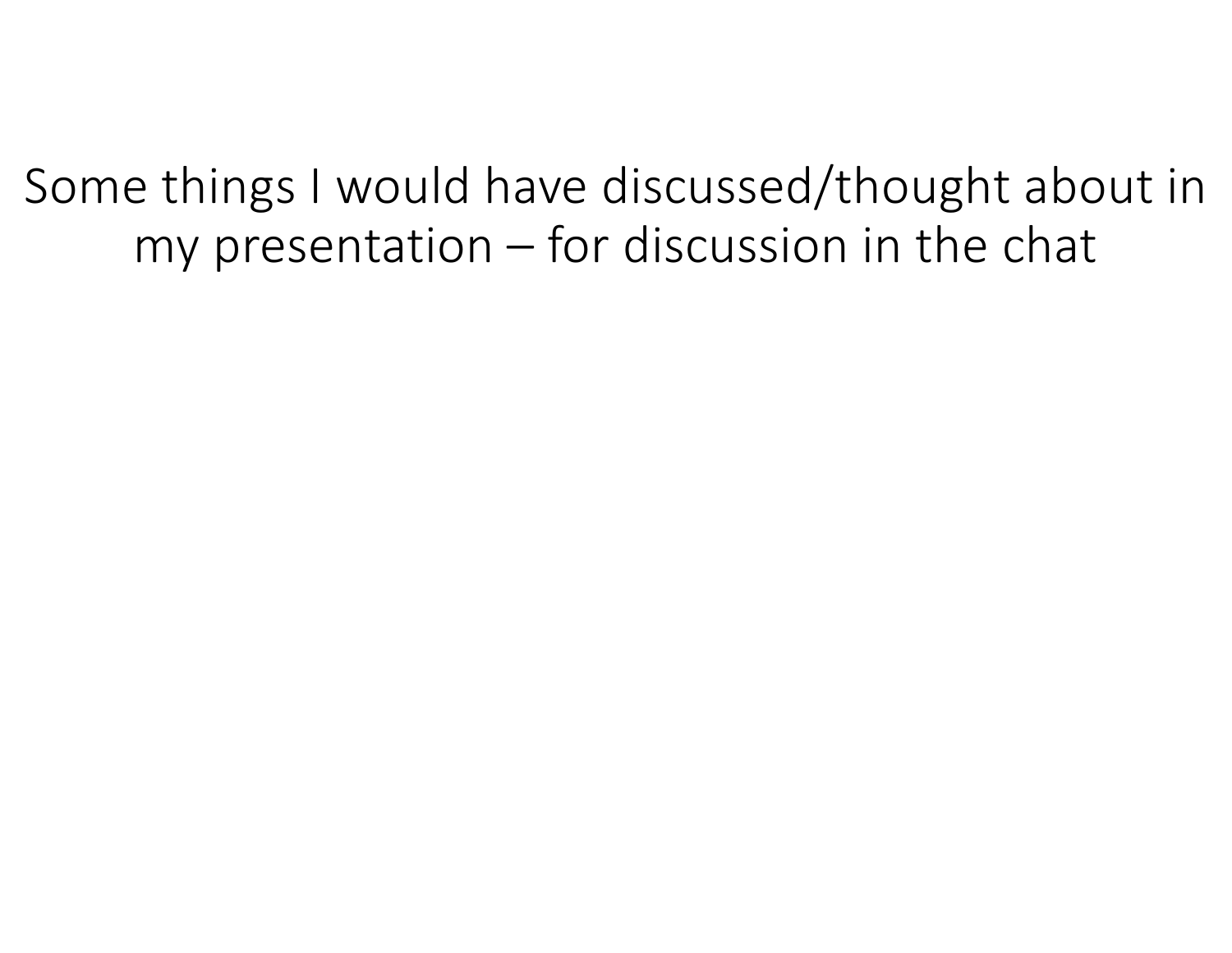The traditional view of global biogeochemical cycles are of the oceans – a box – with various sources and sinks to the ocean. These sources and sinks have various rates and concentrations of elements, producing different fluxes to the oceans

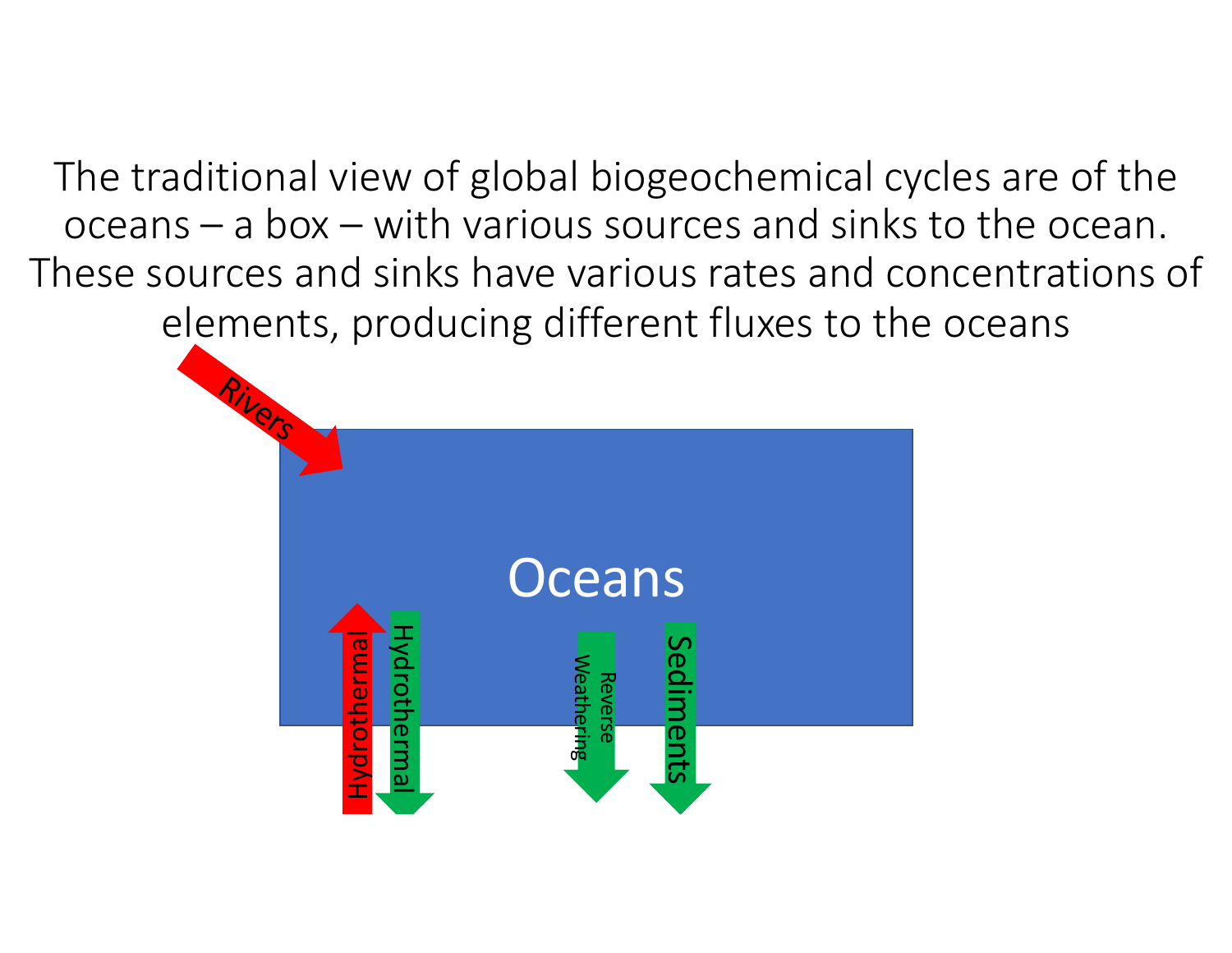What happens when you have restricted basins (where salt giants form)? What if much of your ocean covers continental landmass in epicontinental seas?

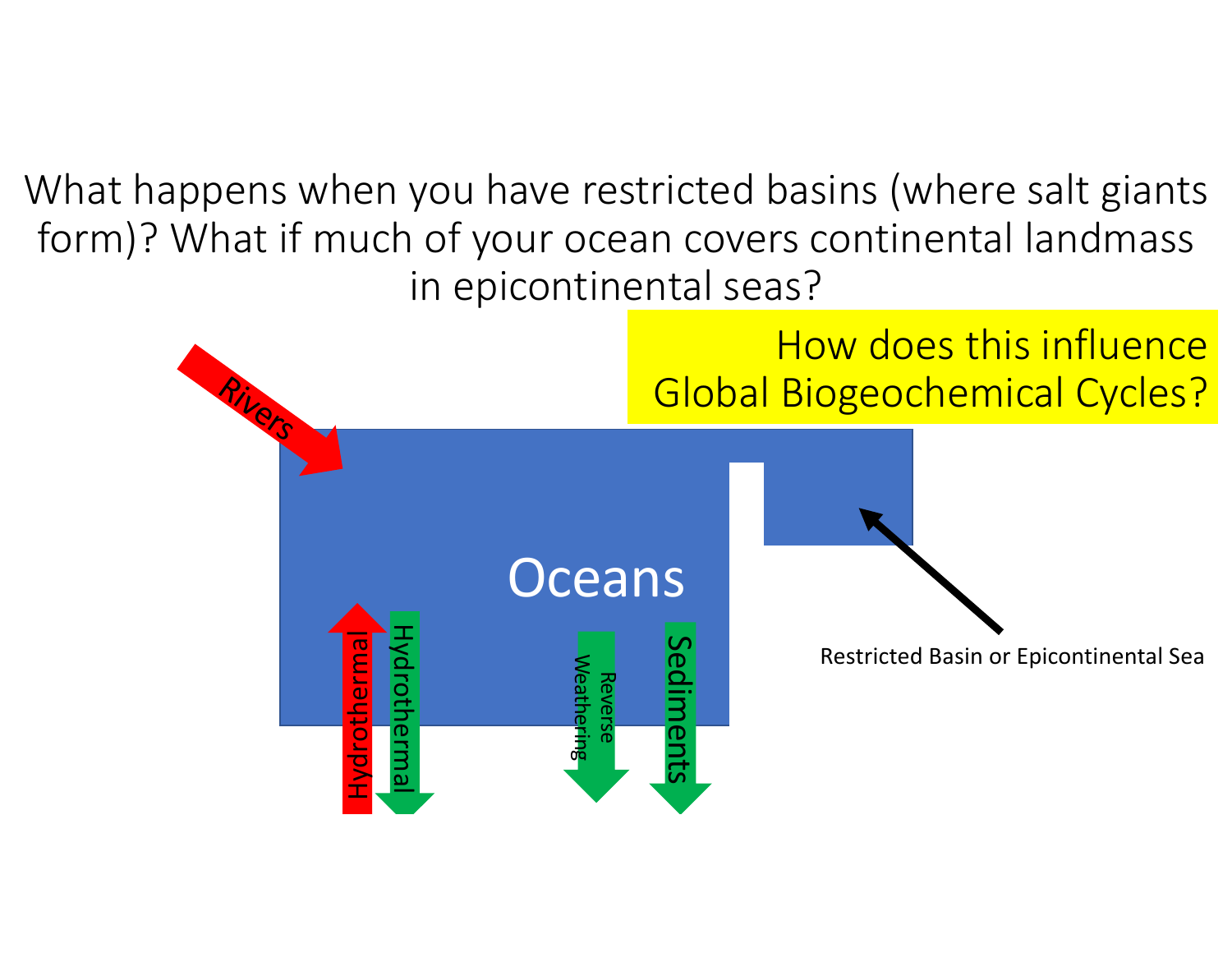Traditionally it was thought that the primary influence was that the deposition of large salt deposits and then their subsequent chemical erosion would change the chemistry of the ocean. The restricted basin would hold excess ions for release on tectonic exposure (e.g. Wortmann et al., Science 2013)

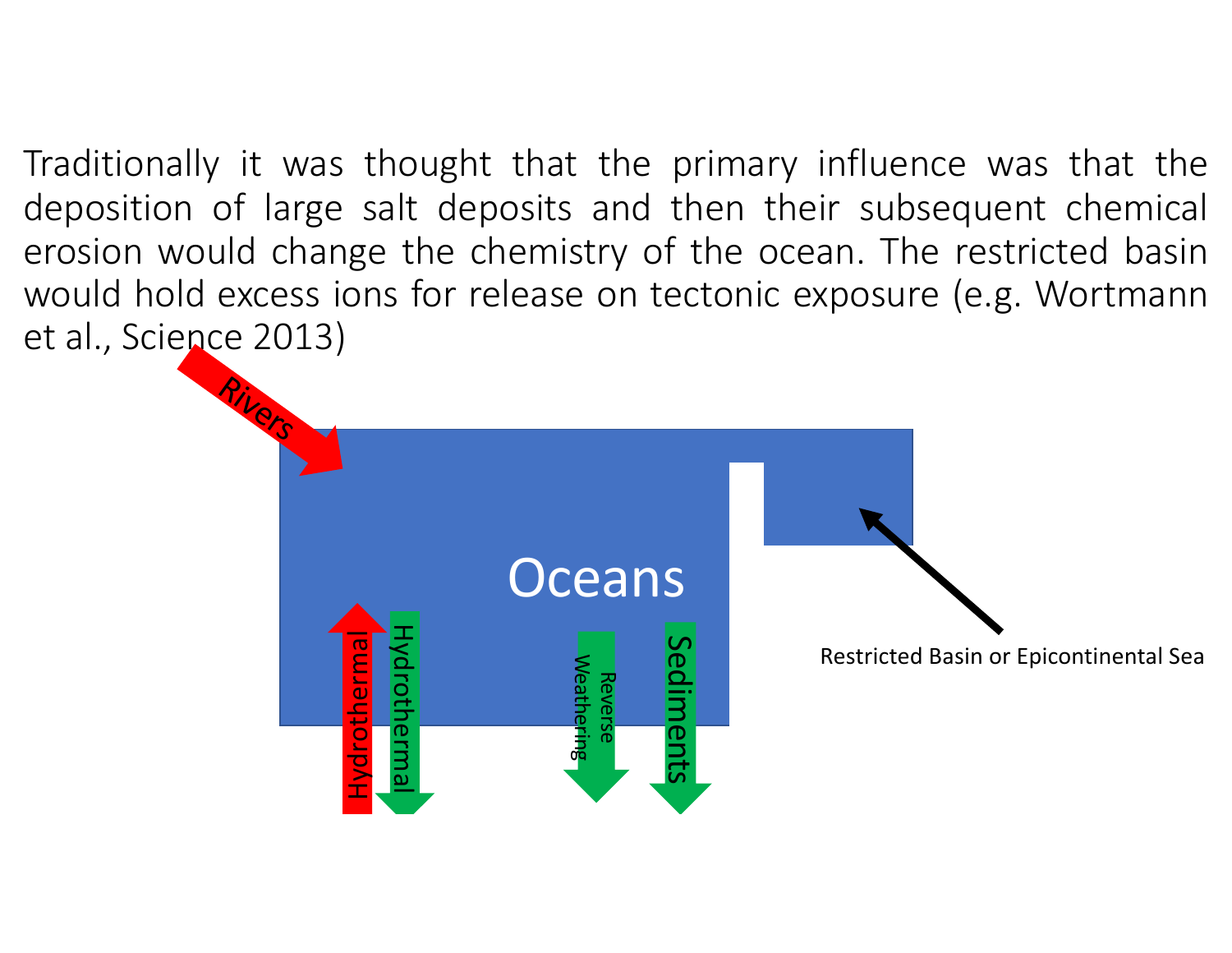Traditionally it was thought that the primary influence was that the deposition of large salt deposits and then their subsequent chemical erosion would change the chemistry of the ocean. The restricted basin would hold excess ions for release on tectonic exposure (e.g. Wortmann et al., Science 2013)

For example, Higgins and Schrag (2006) suggest that these environments bury much organic carbon which could be rapidly oxidized on exposure and drive perturbations in the carbon cycle



**SCIENCE** MOIRECT-Earth and Manetary Science Letters 245 (2006) 523-537

Available online at www.sciencedirect.com

www.alsoviet.com/ocats/end

EPSL

Beyond methane: Towards a theory for the Paleocene-Eocene **Thermal Maximum** 

John A. Higgins<sup>\*</sup>, Daniel P. Schrag

Department of Earth and Planetary Sciences, Harvard University, 20 Oxford St., Cambridge, MA, 02138, United States

Requived 15 September 2005; requived in revised form 24 February 2006; accepted 1 March 2006 Available online 6 May 2006 **Editor: H. Eklarfield**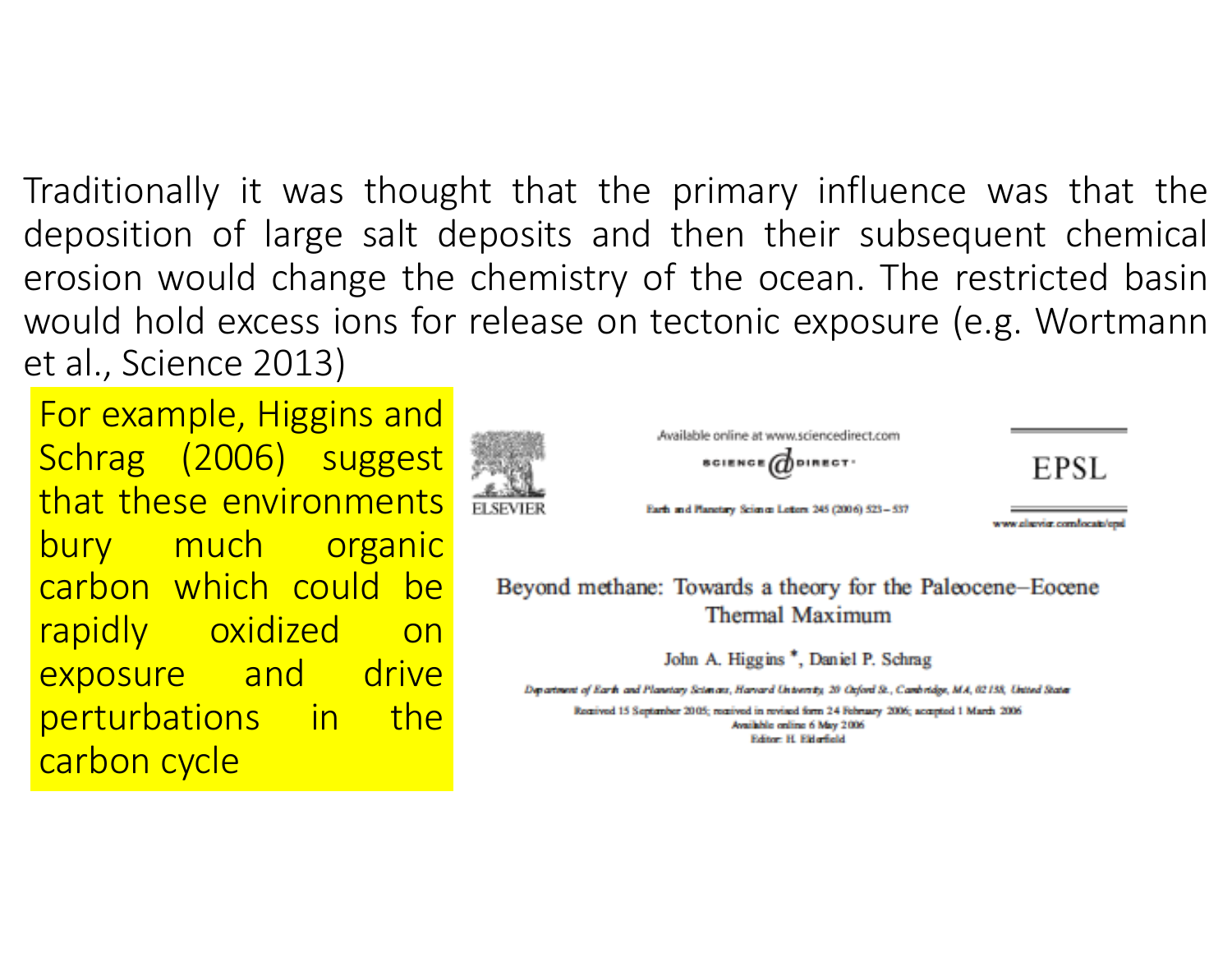Small changes in sea level can cause a restricted basin or epicontinental sea to become quickly (geologically speaking) isolated from the global ocean.

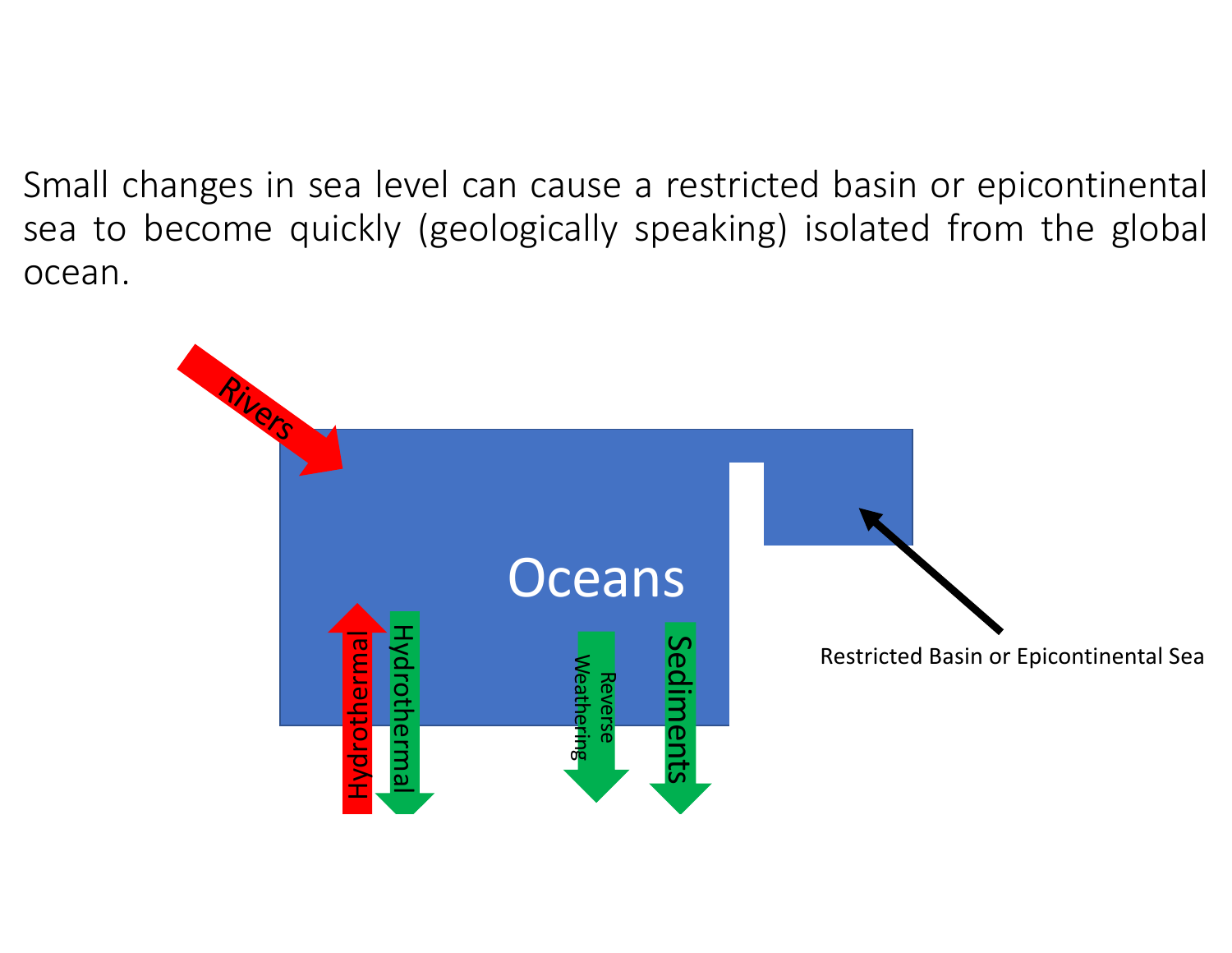Two more recent papers suggest that the loss of restricted basins resulted in fundamental changes to the sulfur and nitrogen biogeochemical cycles in the Cenozoic

nature peoscience https://doi.org/60.9038/689

## Cenozoic record of  $\delta^{34}S$  in foraminiferal calcite implies an early Eocene shift to deep-ocean sulfide burial

Victoria C. F. Rennie<sup>16</sup>, Guillaume Paris<sup>2,2</sup>, Alex L. Sessions<sup>2</sup>, Sigal Abramovich<sup>4</sup>, Alexandra V. Turchyn C<sup>1</sup> and Jess F. Adkins<sup>2</sup>

**PALEOCEANOGRAPHY** 

## Nitrogen isotope evidence for expanded ocean suboxia in the early Cenozoic

Emma R. Kast<sup>1</sup>\*, Daniel A. Stolper<sup>2,3</sup>, Alexandra Auderset<sup>4,5</sup>, John A. Higgins<sup>1</sup>, Haojia Ren<sup>6</sup>, Xingchen T. Wang<sup>7</sup>, Alfredo Martínez-García<sup>4</sup>, Gerald H. Hang<sup>4,5</sup>, Daniel M. Sigman<sup>1</sup>

The million-year variability of the marine nitrogen cycle is poorly understood. Before 57 million years (Ma) ago, the <sup>15</sup>N/<sup>14</sup>N ratio (8<sup>15</sup>N) of foraminifera shell-bound organic matter from three sediment cores was high, indicating expanded water column suboxia and denitrification. Between 57 and 50 Ma ago,  $\delta^{15}N$  declined by 13 to 16 per mil in the North Pacific and by 3 to 8 per mil in the Atlantic. The decline preceded global cooling and appears to have coincided with the early stages of the Asia-India collision. Warm, salty intermediate-depth water forming along the Tethys Sea margins may have caused the expanded suboxia, ending with the collision. From 50 to 35 Ma ago,  $\delta^{15}N$  was lower than modern values, suggesting widespread sedimentary denitrification on broad continental shelves. 8<sup>15</sup>N rose at 35 Ma ago, as ice sheets grew, sea level fell, and continental shelves narrowed.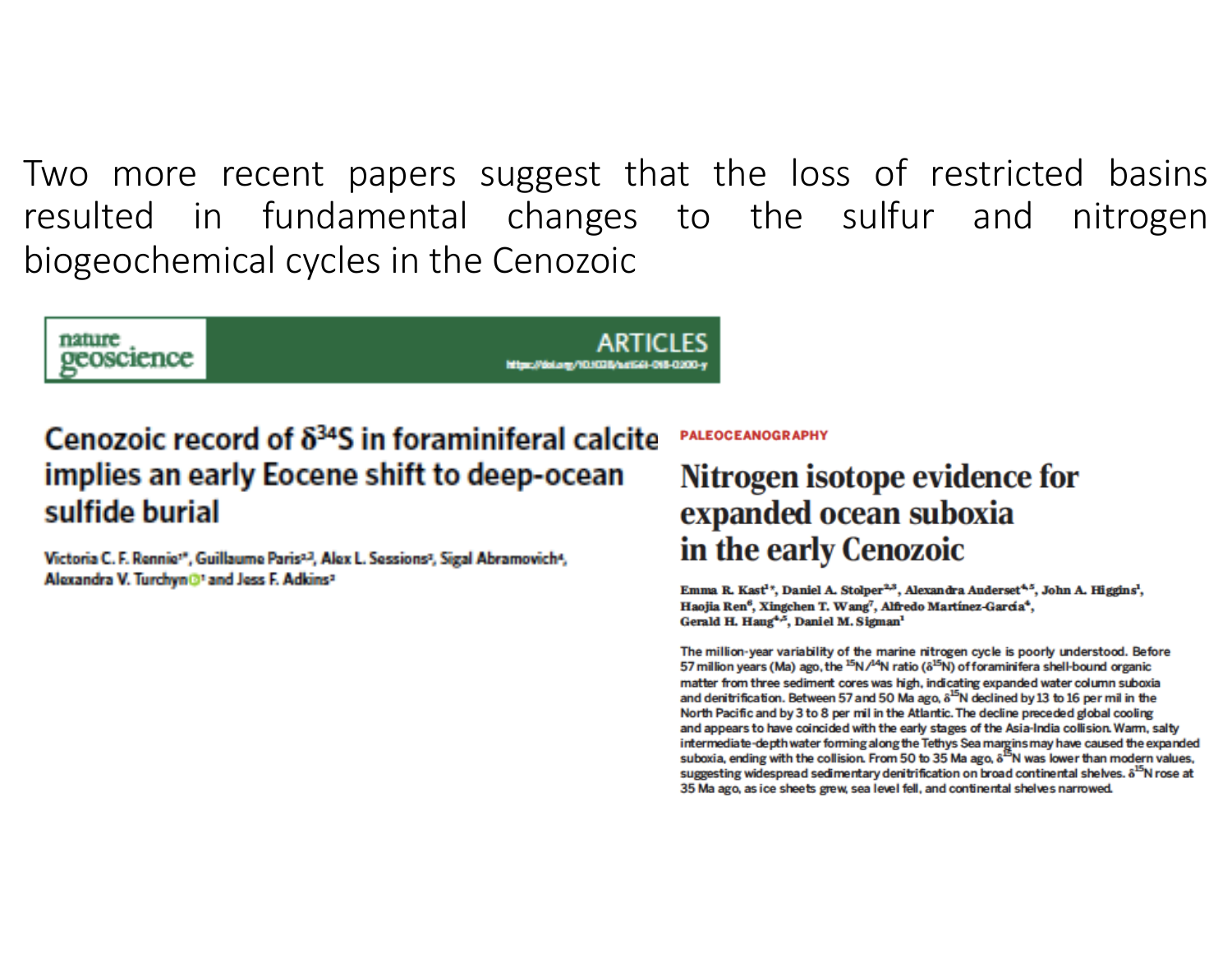Pyrite  $(FeS_2)$  buried in shallow environments like restricted basins has a higher overall sulfur isotopic composition than pyrite buried in deeper environments (Fike et al., 2015). Sealevel drop closing off restricted basins and forcing pyrite burial into deeper environments may have driven the increase in the sulfur isotope composition of the ocean in the early Cenozoic



*Rennie et al., Nature Geoscience, 2018*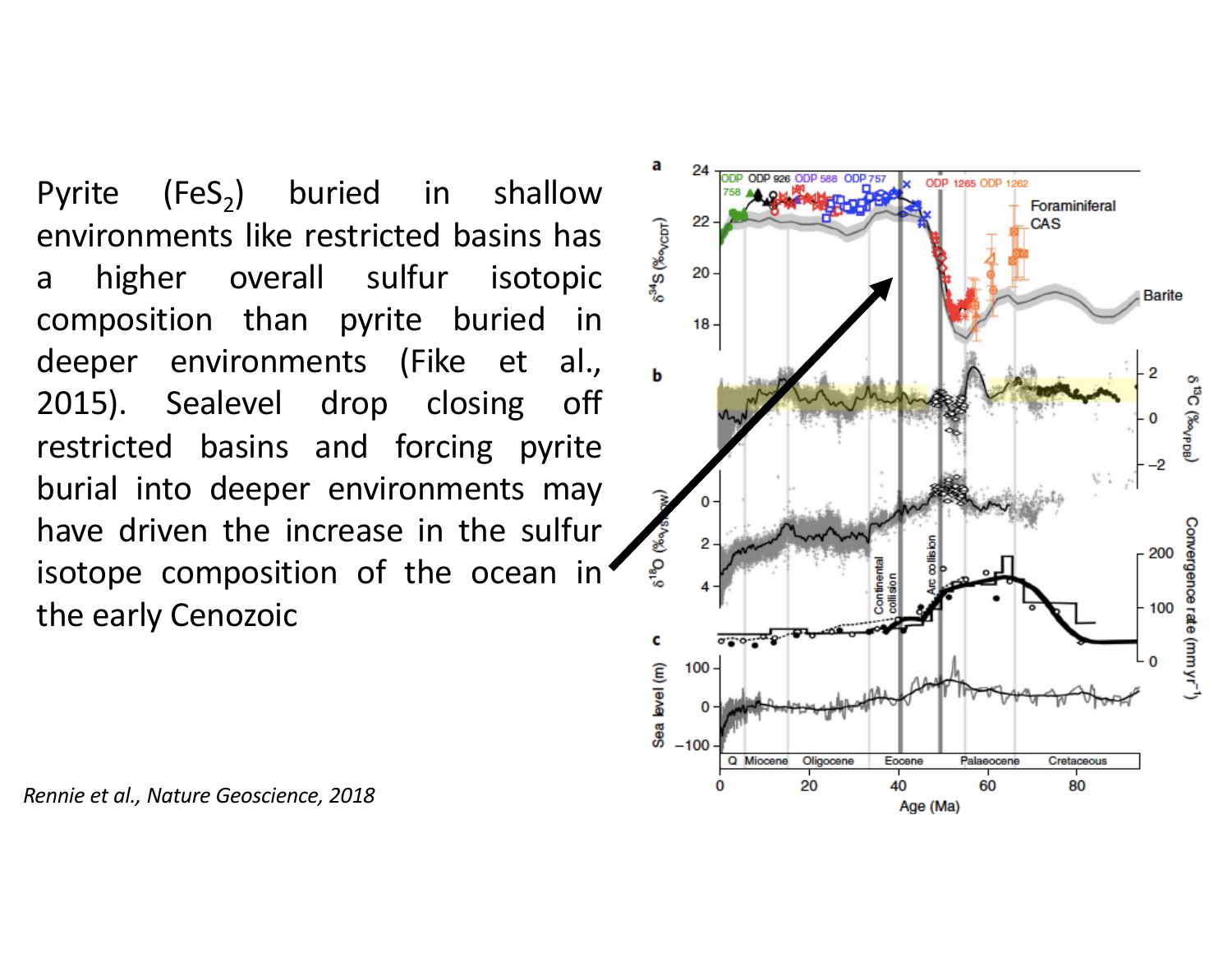

Nitrogen isotopes in forambound organic matter are high when there is water column denitrification and low when there is sediment denitrification. Conditions in restricted basins may have favored anoxic/suboxic water columns and enhanced water column dentrification.

*Kast et al., Science 2019*